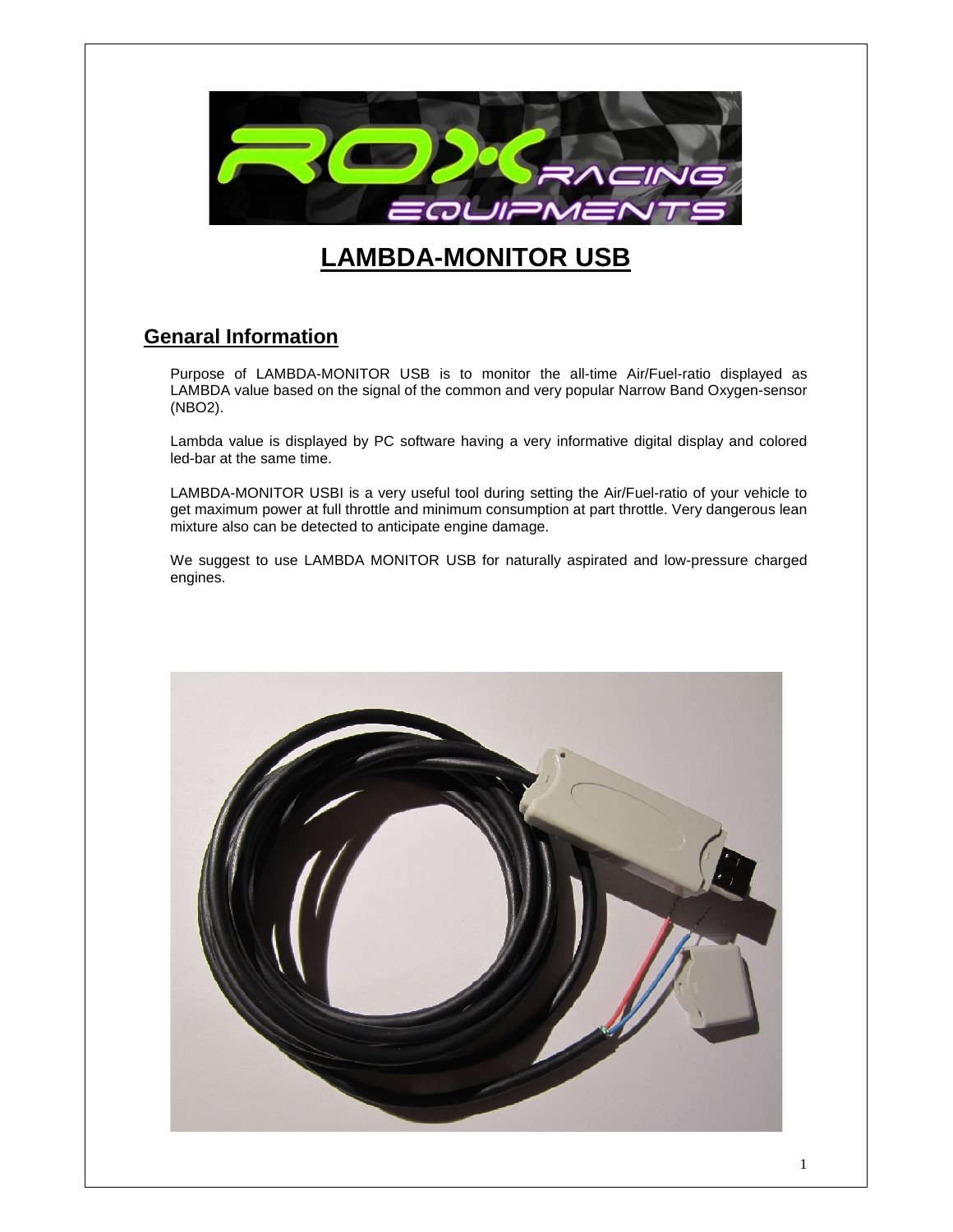# **About power increasing**

Vehicle manufacturers do not fine air-fuel mixture to the value that offers maximum power because of the environmemtal protection rules, so there can be a considerable amount of an untapped power in yor engine.

The amount of the mixed fuel can be increased by different tuning solutions:

ECU managed engine:

- Piggy Back device
- Programmable tuning box
- Increasing fuel-pressure
- Appliing higher ccm value injectors

Carburetor:

Changing jets

You should choose any of the solutions mentioned above, first of all: It is a must to know the alltime Air/Fuel-ratio.

## **About lambda-value**

Too lean and too rich mixture also can lead to high fuel consumption and power loss at the same time.

Too lean mixture can effect over heating that can shorten life of the engine or –in extreme cases can damage the engine specially in case of charged engines.

Basically it is a must to correct Air/Fuel-ratio in case of appliing direct air filter or any other engine tuning solutions.

Changing to E85 (Ethanol) volume of the applied fuel must be increased by 22% to get the same Air/Fuel-ratio as it was when using common petrol. E85 offers less heat load, 10% extra power, more economical driving and it is also more environment friendly.

On the diagram below zou can find relation among power, fuel consumption and lambda-value. Lean mixture is representated at the right side, rich mixture is at the left side.





Maximum power is at lambda=0.86, while the minimal consumption is at lambda=1.05.

The optimal point between consumption and power is at lambda=1.00.

The more fuel you apply, it cools the more the engine. In case of charged engines decreasing lambda value below lambda=0.86 (increasing fuel volume above the maximum power value) can decrease the huge heat load of the engine, although there is some power loss.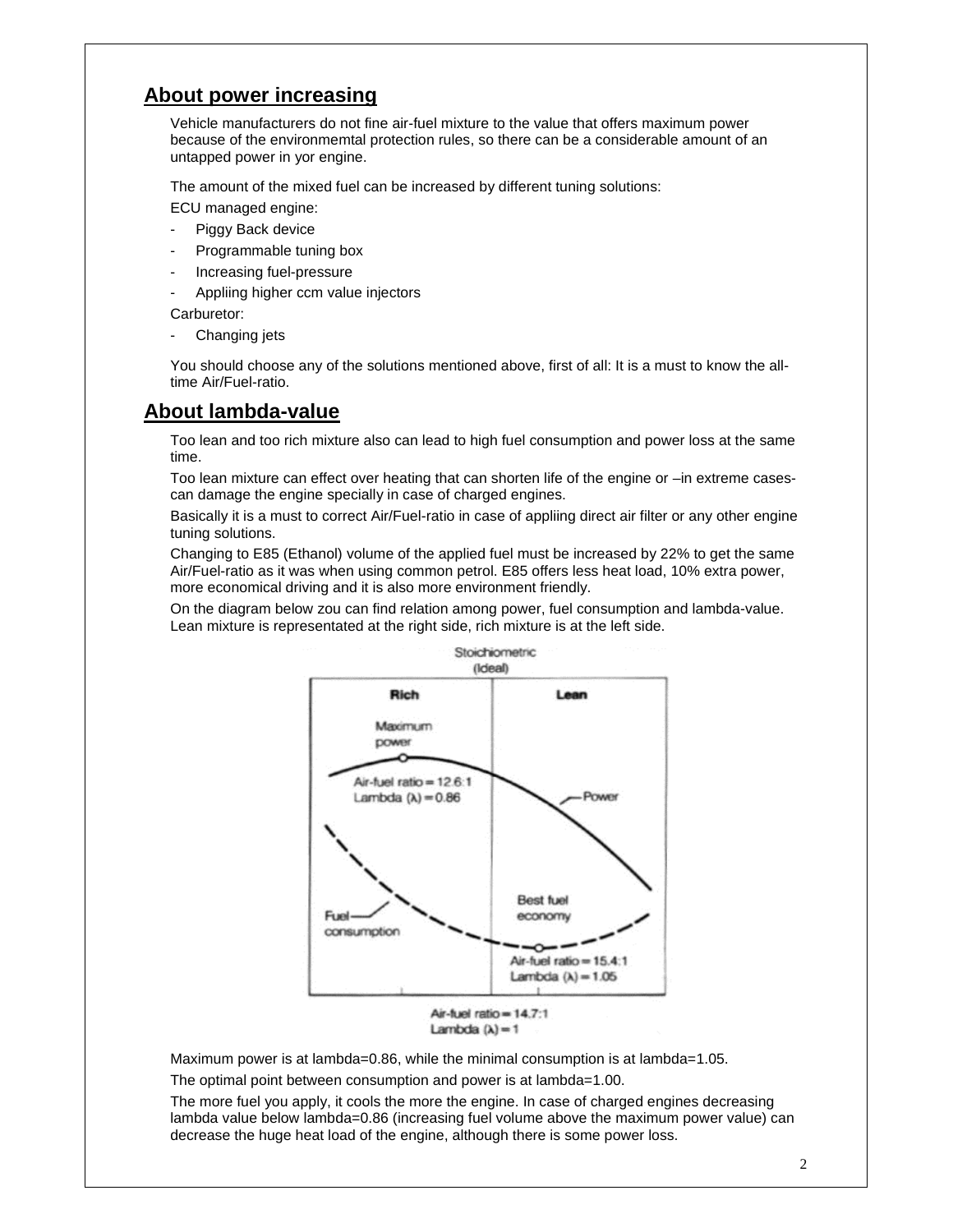## **About Narrow Band Oxygen-sensor**



Narrow Band Oxygen-sensor can measure:

- mixture leaner than 0.95: 100% accurate.
- mixture richer than 0.95: at least 95% accurate.

The accurate of measuring lambda-value in case of mixture richer than 0.95 depends on the temperature of the oxygen sensor (temperature of the exhaust gas).

It means, the Narrow Band Oxygen Sensor can measure Air/Fuel-ratio by a tolerable accuracy. First of all, the very dangerous lean mixture can be precisly detected and changing of the mixture can be traced.

It is suggested to measure mixture near lambda=0.85 after some hard acceleration after engine has reached its operation temperature to let exhasut gas warm up the sensor.

It is suggested to use heated oxygen sensor.

Suggested type: **BOSCH LSM-11** (0 258 104 002 / 0 258 104 004)

**NOTE: LEADED FUEL DAMAGES ANY KIND OF OXYGEN SENSORS IMMEDIATELY!**

## **How to install additional oxygen-sensor**

Most of the vehicles has a factory built-in Narrow Band Oxygen-sensor that takes place at the front section of the exhaust system.

However, it is quite easy to install additional oxygen-sensor into the exhaust system using a srew profile. Pay attention to the correct fiting position.

The closer the oxygen-sensor to the cylinder head, the higher the exhauxt gas temperature, so try to fit oxygen-sensor to the common section of the exhaust system as close to the cylinder head, as possible. Installing the sensor to the common section of the exhaust system lets you measure Air/Fuel-ratio of every cylinder at the same time.

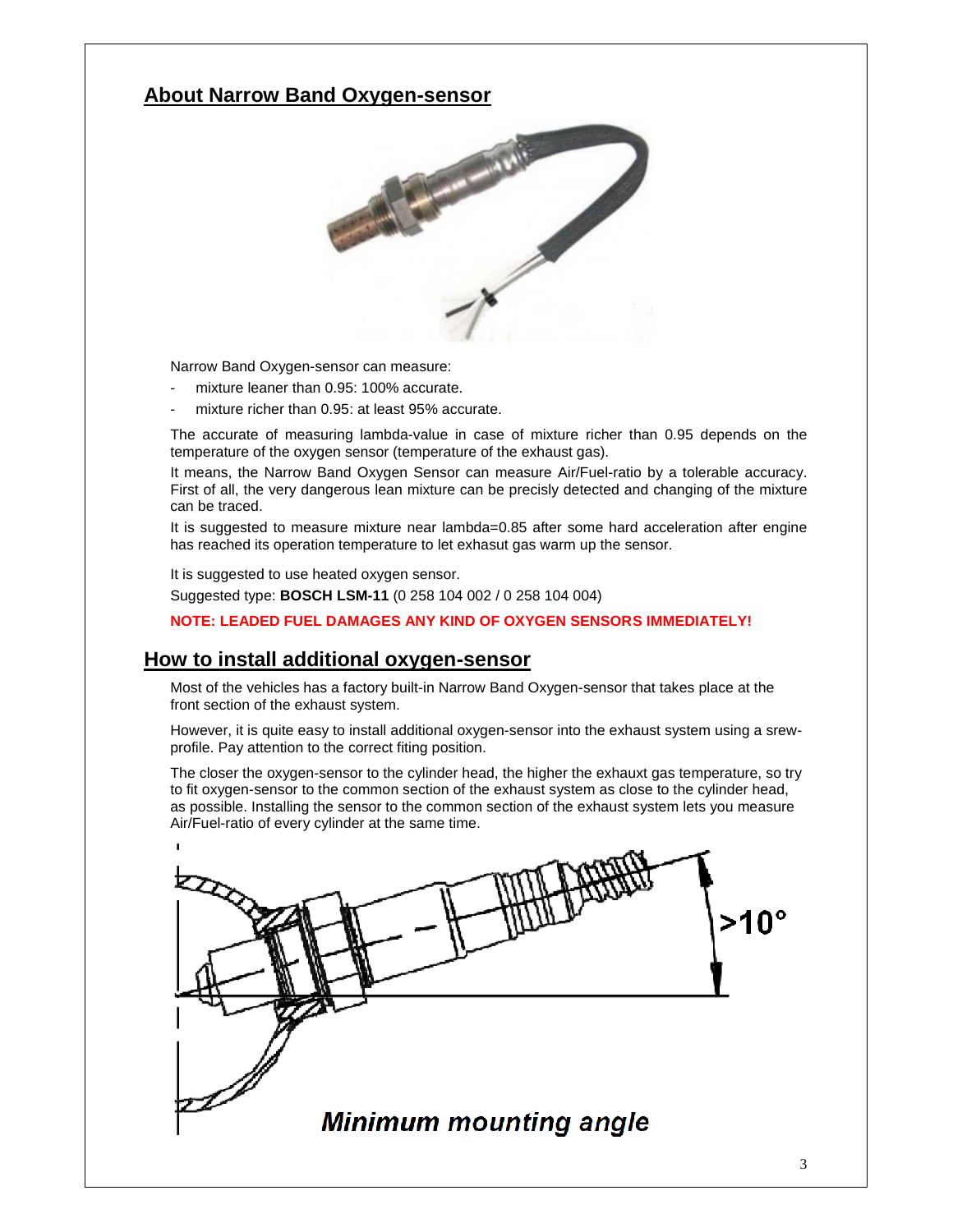# **Pin-out of Narrow Band Oxygen-sensor**



# **Installing LAMBDA-MONITOR USB**

- Please work carefully. Do not pull the cable or cable connections. Improper cable connections may result cable fires. Improper cable installations or cable connections may result malfunction or damages of the oxygen sensor. Correct laying and connection of cables is essential for long-term, proper working. The connector plugs of the oxygen-sensor have safety adjustments. Please be careful when unplug/plug the connector to avoid damage of pins.
- Install the cables along the original cable looms and use insulating tapes or cable binders
- We recommend to disconnect the battery before installing the cables
- **To avoid interference from the ignition system do not put the cables close to any parts of the ignition system**
- Please install the plug-in connectors at a suitable place where no splash water can reach them. Keep care not to detach from their position (use tape or cable binders).
- Do not locate the cables near sharp edges, hot or moving parts.
- Please ask an expert if you have any problems during installation

**We are not responsible for consequential damages caused by incorrect installation.**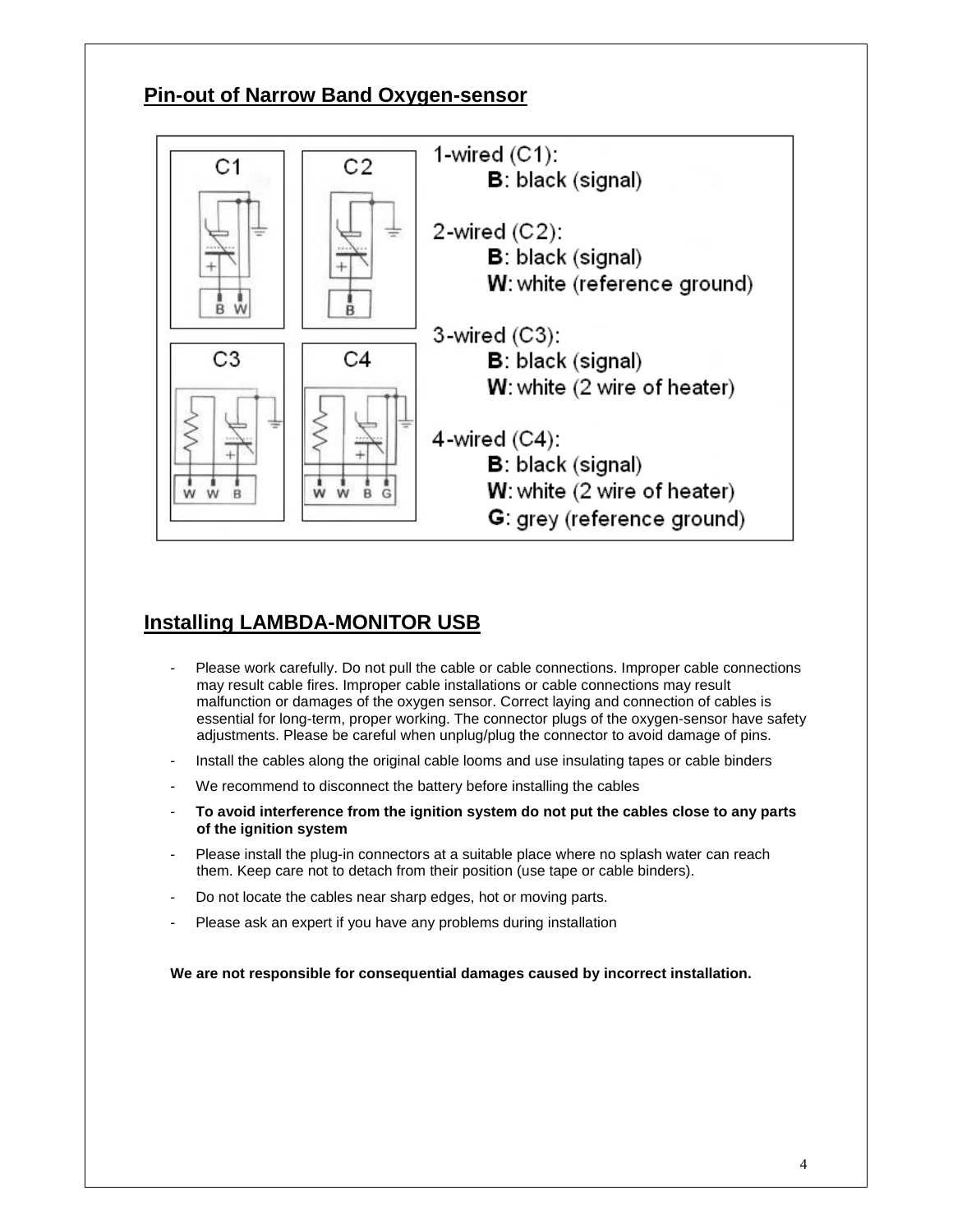# **Wiring LAMBDA-MONITOR USB**

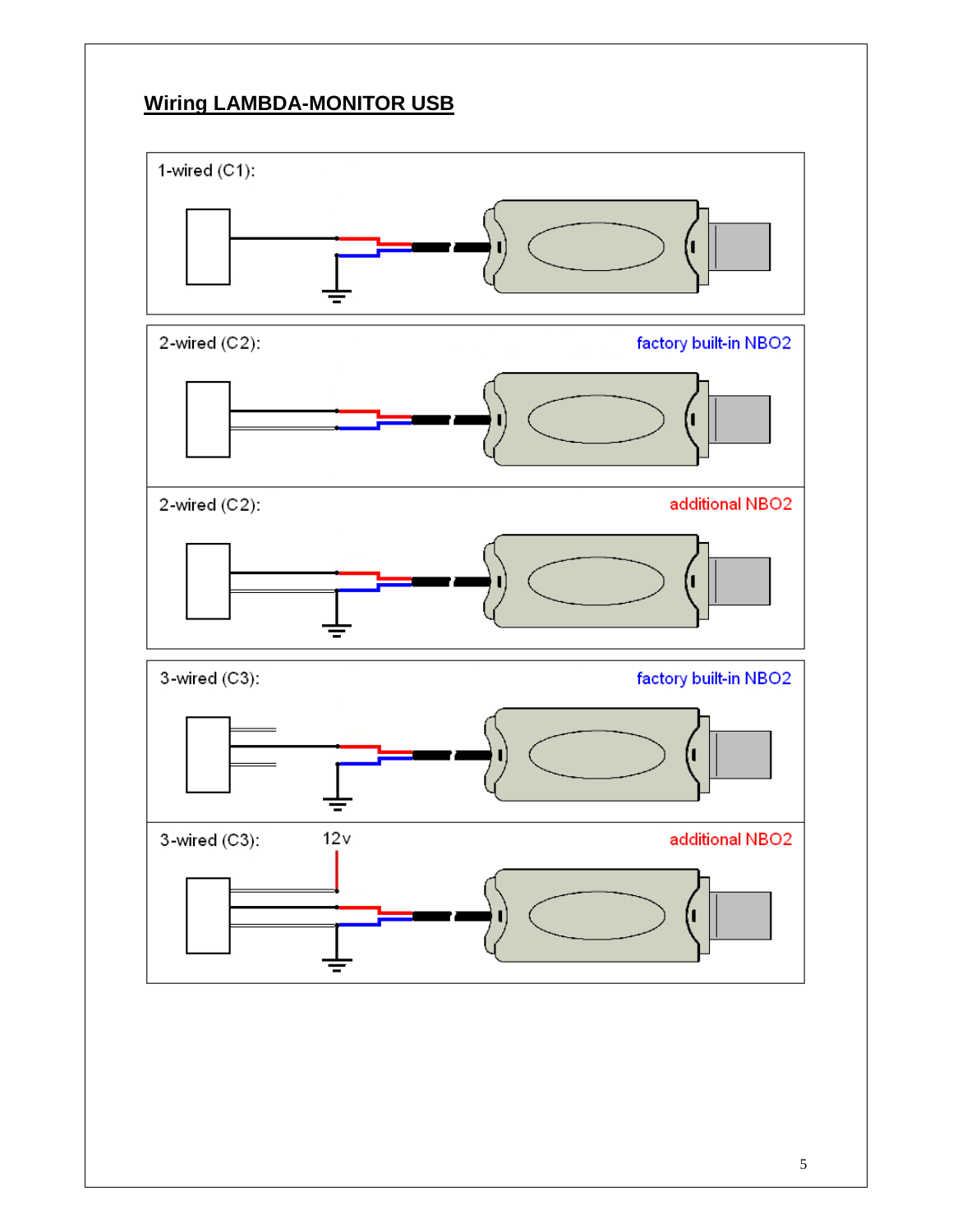

# **Parameters**

- Input: 0-1000mV
- For standard Narrow Band Oxygen-Sensor (NBO2)

# **Wiring**

Blue: Oxygen-sensor reference ground potential<br>
Red: Oxygen-sensor signal Oxygen-sensor signal

## **Notes:**

**Most accurate measurement can be reached by appliing 4-wired oxygen-sensor!**

**It is very important to use soldering or very low resistance connection when connecting LAMBDA MONITOR USB to the oxygen-sensor, otherwise measurement will not be accurate enough!**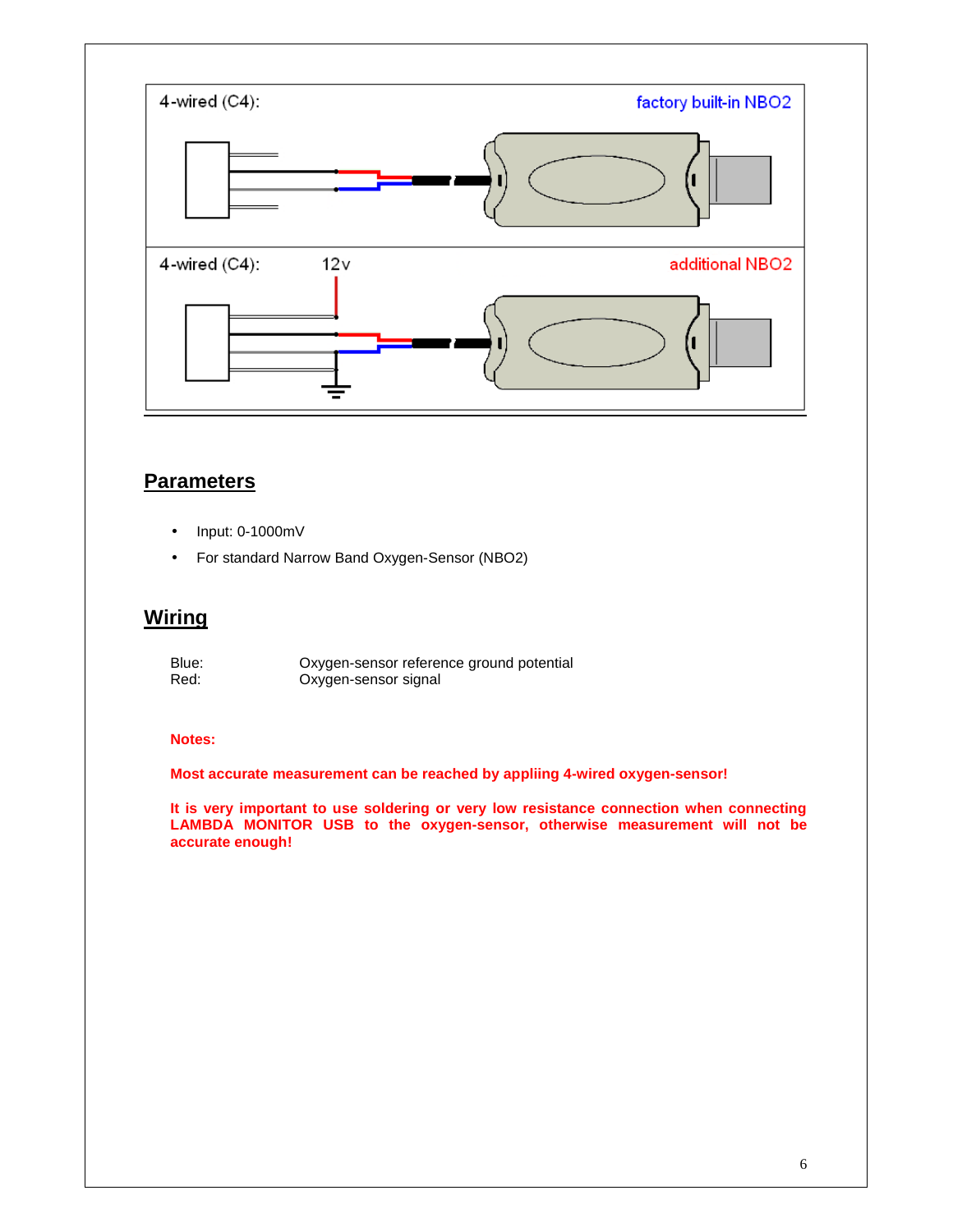| <b>Software Interface of LAMBDA-MONITOR USB</b> |                                                                                                                              |  |  |
|-------------------------------------------------|------------------------------------------------------------------------------------------------------------------------------|--|--|
| LAMBDA-MONITOR USB [v1.0.0]                     |                                                                                                                              |  |  |
|                                                 | <b>START</b><br><b>STOP</b><br><b>EXPLORE</b><br>Display Mode                                                                |  |  |
|                                                 | $G$ Lambda<br>O Petrol AFR<br><b>C</b> Methanol AFR<br>C Propan AFR<br>C Ethanol AFR<br><b>C CNG AFR</b><br>Digital Display- |  |  |
|                                                 | <sup>®</sup> Single Color<br><b>C</b> Multi Color<br>LED Display<br>⊙ Dot<br>C Line                                          |  |  |
|                                                 | COM port Com1                                                                                                                |  |  |

### There are 3 buttons on the interface:

START:

Start measuring

## STOP:

Stop measuring

#### EXPLORE:

Auto-detect COM port number assigned to the LAMBDA-MONITOR USB device by the operational system

#### Display Mode:

Select unit of the measurement

#### Digital Display:

To set wether the color of numbers should follow the color of the LED related to the actual lambda-value.

### LED Display:

Change between dot and bar led display mode.

#### COM port:

To set manually COM port number assigned to the LAMBDA-MONITOR USB device by the Operational System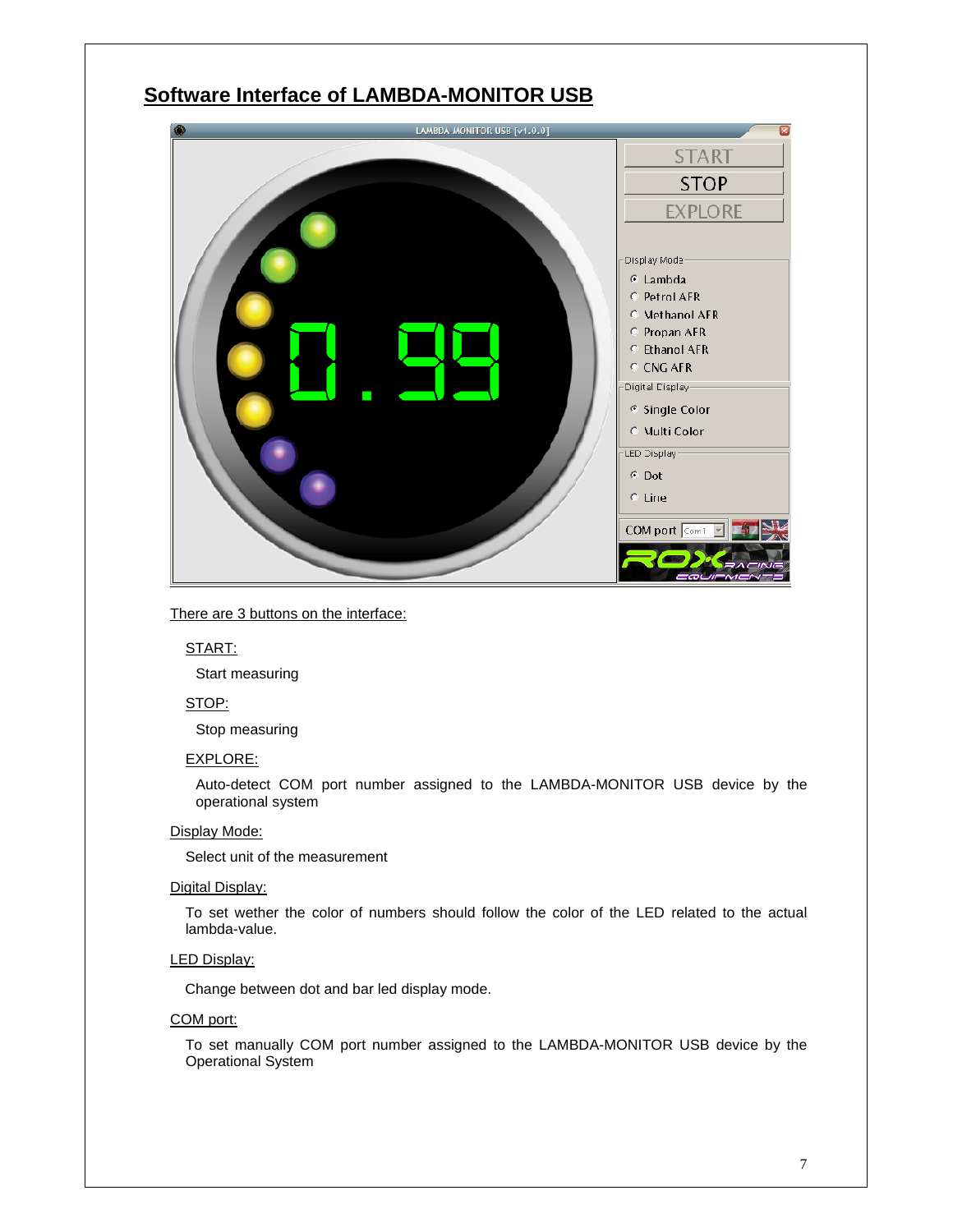

- 1) First of all install software of LAMBDA-MONITOR USB.
- 2) Connect LAMBDA-MONITOR USB to the PC and wait until Opeartional System recognize the device.
- 3) Run the installed application.
- 4) Push EXPLORE button to let the applicationa auto-detect COM port number assigned to the LAMBDA-MONITOR USB device by the Operational System.
- 5) If auto-detect is not successful find the port number assigned to the device by the Operational System:
	- 1) Connect only LAMBDA-MONITOR USB to the USB port of the PC, any other device should be disconnected this time.
	- 2) Open Device Manager (Right click on My Computer).
	- 3) Open Ports (Com and LTP).
	- 4) Find device 'USB Serial Port (COMxx)'.
	- 5) Port number assigned to the device is 'COMxx'.
- 6) Push START button to start the measurement.
- 7) When finishing measurement push STOP button.
- 8) Closing the application settings will be saved, so next time you will not have to care about them.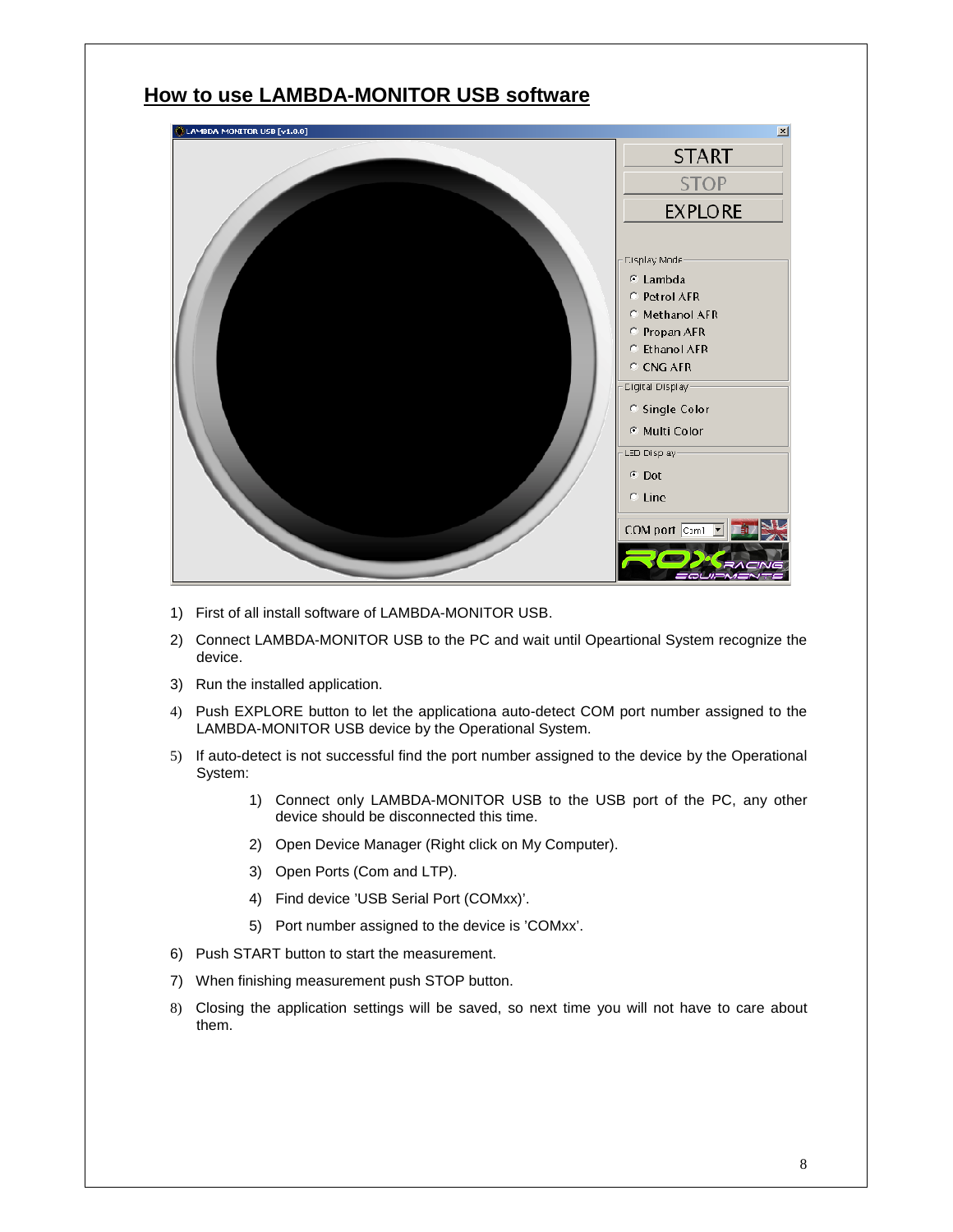# **Lambda-values of LAMBDA-MONITOR USB software led display**

- Power maximum is at lambda=0.86
- Optimal point between consumption and power is at lambda=1.00
- Minimal consumption is at lambda=1.05
- The lower the lambda-value, the richer the mixture



**Lambda-values of the led display:**

| #   | <u>color</u> | lambda      |  |
|-----|--------------|-------------|--|
| 1.  | (purple)     | -1.100      |  |
| 2.  | (purple)     | 1.100-1.060 |  |
| 3.  | (yellow)     | 1.060-1.045 |  |
| 4.  | (yellow)     | 1.045-1.030 |  |
| 5.  | (yellow)     | 1.030-1.015 |  |
| 6.  | (green)      | 1.015-1.000 |  |
| 7.  | (green)      | 1.000-0.985 |  |
| 8.  | (yellow)     | 0.985-0.966 |  |
| 9.  | (yellow)     | 0.966-0.947 |  |
| 10. | (yellow)     | 0.947-0.928 |  |
| 11. | (yellow)     | 0.928-0.909 |  |
| 12. | (yellow)     | 0.909-0.890 |  |
| 13. | (yellow)     | 0.890-0.871 |  |
| 14. | (yellow)     | 0.871-0.852 |  |
| 15. | (red)        | 0.852-0.825 |  |
| 16. | (red)        | 0.825-      |  |